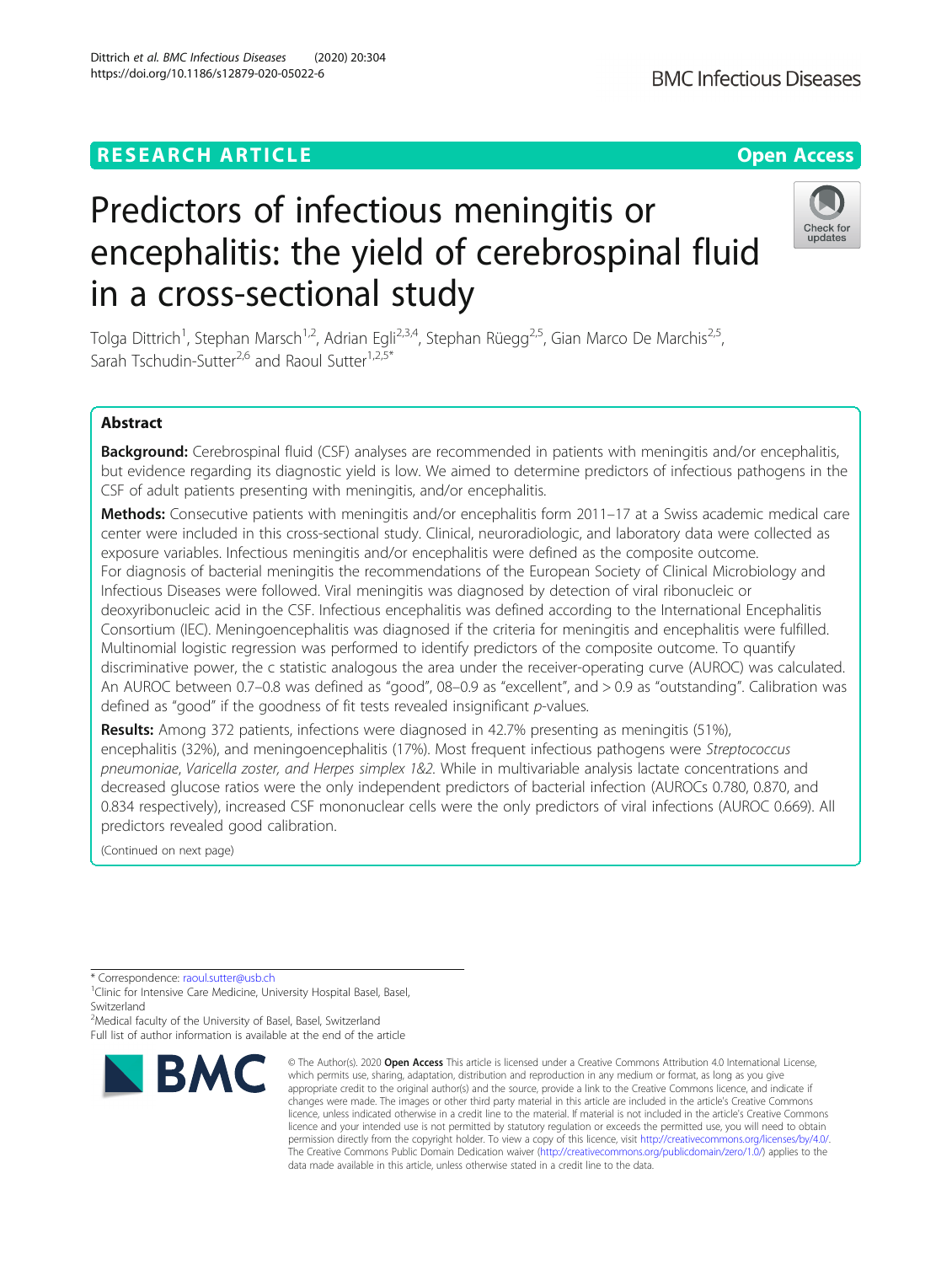## (Continued from previous page)

**Conclusions:** Prior to microbiologic workup, CSF data may guide clinicians when infection is suspected while other laboratory and neuroradiologic characteristics seem less useful. While increased CSF lactate and decreased glucose ratio are is the most reliable predictors of bacterial infections in patients with meningitis and/or encephalitis, only mononuclear cell counts predicted viral infections.

**Trial registration:** ClinicalTrials.gov identifier [NCT03856528](https://clinicaltrials.gov/ct2/show/NCT03856528). Registered on February 26th 2019.

Keywords: Meningitis, Encephalitis, Meningoencephalitis, Cerebrospinal fluid, Neurocritical care

#### Background

The high morbidity and mortality of infectious meningitis, encephalitis, and meningoencephalitis and the low specificity of their clinical signs and symptoms have led to a number of studies aiming to generate prediction models for the presence of infectious meningitis and/or encephalitis as summarized by the European Society of Clinical Microbiology and Infectious Diseases (ESCMID) [[1\]](#page-10-0) and the Consensus Statement of the International Encephalitis Consortium (IEC) [\[2](#page-10-0)]. Despite these efforts, the ESCMID, the European Study Group for Infections of the Brain ESGIB [[1\]](#page-10-0), and the Consensus Statement of the IEC [[2\]](#page-10-0) concluded that none of the published diagnostic algorithms were reliable to identify patients with infectious meningitis and/or encephalitis in adult patients upon validation in independent cohorts. Most importantly, they maintain that the presence of these infections cannot be proven without examination of the cerebrospinal fluid (CSF). Although microbiologic and CSF analyses are strongly recommended in patients with suspected infectious meningitis and/or encephalitis by international guidelines including the Neurocritical Care Society (NCS)  $[1-4]$  $[1-4]$  $[1-4]$  $[1-4]$  $[1-4]$ , evidence from large cohort studies in adults regarding the diagnostic yield of CSF analysis is limited to a small number of studies with various study designs, cohort definitions, and study quality [\[5](#page-10-0)–[9\]](#page-11-0). In addition, most studies are restricted to small sample sizes and to the era in which non-culture based diagnostic tests, such as serology and polymerase chain reaction (PCR) were not readily available [\[10](#page-11-0)–[13\]](#page-11-0). Moreover, these studies are directed towards the diagnosis of bacterial and/or viral meningitis which is often associated with more impressive and seminal clinical signs and symptoms than infectious encephalitis. As there is a lack of comparison of the predictive strength of CSF analysis and other clinical or neuroradiologic characteristics in this context, clinicians are challenged the regarding early diagnosis, rapid treatment escalation and de-escalation including potentially harmful antimicrobial drugs during the first hours in patients with suspected infectious meningitis and/or meningoencephalitis. Different multiplex PCR assaies and hole genome sequencing approaches for rapid detection of several bacterial and viral infections, promise a paradigm shift in the diagnosis of and may aid

in the rapid identification of infectious meningitis and/ or encephalitis. However, large clinical studies in the context of meningitis and/or encephalitis are scarce and many hospitals have not implemented this assay yet, or do not provide a 24/7 service, and the turn-around-time is still up to two hours. Hence, there is an urgent need for comprehensive analyses regarding the reliability of independent predictors such as discrimination and calibration in a large number of clinical, neuroradiologic, and microbiologic, as well as non-microbiologic laboratory parameters.

We address this issue by determining independent predictors of the detection of infectious pathogens in adult patients presenting with meningitis, encephalitis, or meningoencephalitgis.

## **Methods**

## Study design, setting, and ethical approval

This retrospective observational study was performed at a Swiss tertiary academic medical care center (University Hospital of Basel). A care center treating up to 50′000 emergencies per year. To assure the high quality and standardization for the reporting of this observational study, we followed the STROBE (Strengthening the Reporting of Observational Studies in Epidemiology) guidelines [[14\]](#page-11-0). As the retrospective data collection did not interfere with routine clinical practice and data were safely encoded, the local ethics committee (Ethikkommission Norwest- und Zentralschweiz; No. 2016–01244) approved the study and patients' consent was waived. The data were anonymized before their use. As all researchers involved in the data collection and analyses were medical employees of the hospital, no additional administrative permissions and/or licenses were acquired by our team to access the data used in our research and no further permission from the hospital was required to access the medical records of patients. We registered the study in the [ClinicalTrials.gov](http://clinicaltrials.gov/) registry (ID [NCT03856528\)](https://clinicaltrials.gov/ct2/show/NCT03856528) on February 26th 2019.

## Selection of participants and collection of data

From January 1st, 2011 to December 31st, 2017, data from clinical, radiological, and laboratory diagnostics were collected consecutively from all patients of at least 18 years of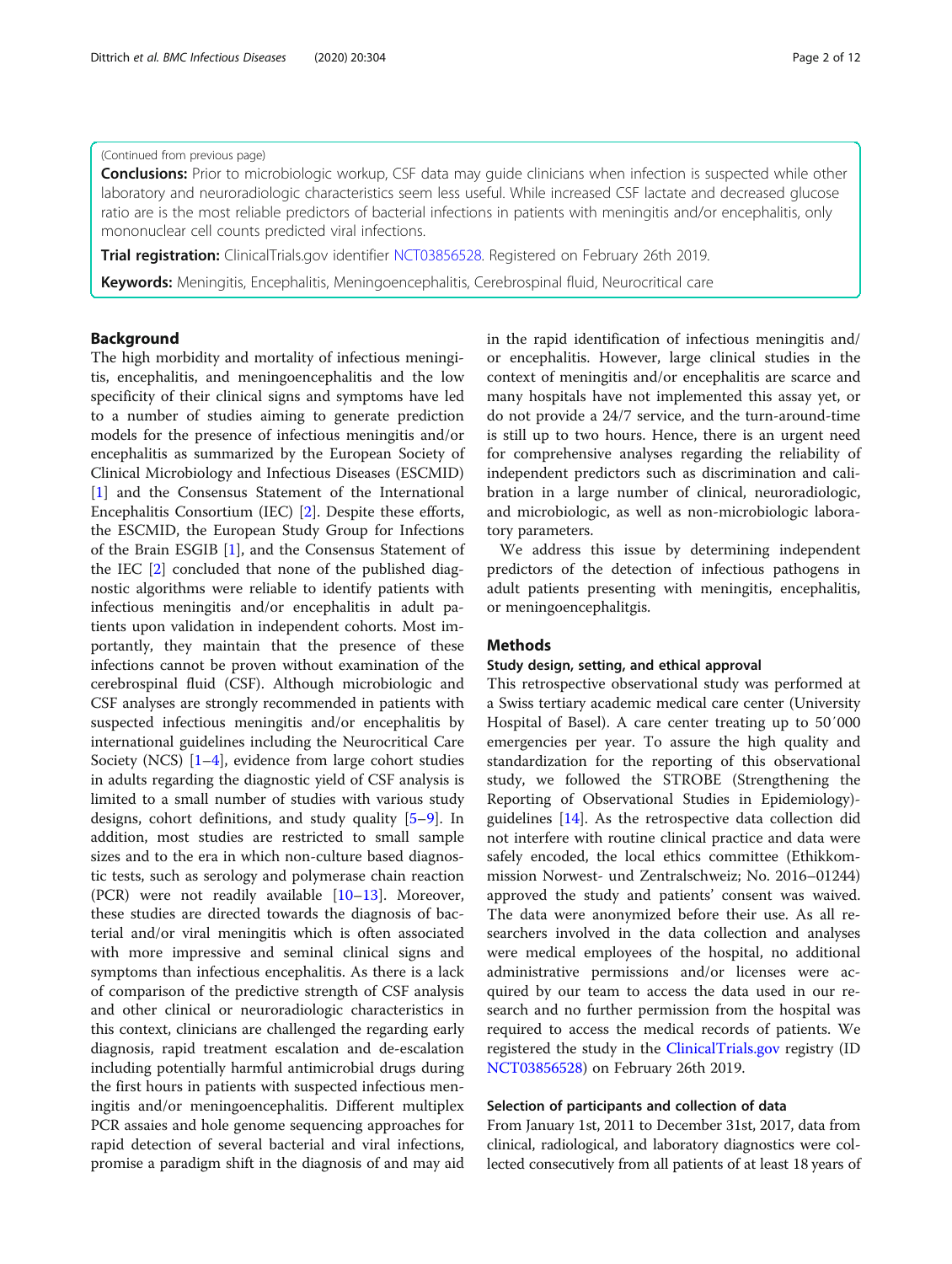age with the clinical diagnosis of meningitis, encephalitis, or meningoencephalitis. The criteria for the diagnosis of meningitis, encephalitis and meningoencephalitis are presented elsewhere  $[15]$  $[15]$ . In short, the diagnosis was based on the patients' histories and the presence of some or all of the following clinical signs and symptoms: headache, neck stiffness, fever, phono- and/or photophobia. We excluded all patients who did not receive a lumbar puncture for diagnostic purposes. Data were assessed and manually extracted by screening the digital institutional laboratory, microbiologic, and medical history databases. Data were collected and encoded using a predefined digital case report form in Microsoft Excel 16.1 (Microsoft Corp., Redmond, Washington, USA).

In addition, we collected demographics, such as age, and sex, referral from other hospitals, admission via emergency room, and the Charlson Comorbidity Index to quantify the burden of patients' comorbidities [\[16\]](#page-11-0). We further assessed the suspected initial diagnosis (meningitis and/or encephalitis), the Glasgow coma score on day of diagnosis, and the history of prior disorders of the central nervous system. Time from admission to neuroimaging was defined as the performance of computed tomography and/or magnetic resonance imaging and lumbar puncture. Neuroimaging reports were independently interpreted by two board certified neuroradiologists and screened for the presence and type of brain lesions including signs of cerebral inflammation and intracerebral edema intracerebral, brain abscess, subarachnoid, subdural, and epidural hemorrhage, ischemic stroke, and intracranial tumors. In addition, acute-phase proteins (i.e., albumin and C-reactive protein), lactate, and blood cell counts were assessed on the day of diagnosis of infection. Cerebrospinal fluid was analyzed regarding the counts of white blood cells, and levels of lactate, protein, glucose and the glucose ratio of CSF/serum.

We further assessed the administration of empiric and targeted antimicrobials, the duration of ICU and inhospital treatment, including intubation, the administration of antiseizure drugs and vasopressors, and the emergence of complications during hospital stay, such as infections, arterial hypotension, epileptic seizures, status epilepticus as defined by the International League Against Epilepsy (ILAE) [[17\]](#page-11-0), and organ failure.

Furthermore, in-hospital death, care withdrawal, and functional outcome in survivors (primarily graded by the Glasgow outcome Scale) was assessed to categorize patients into survivors with and without complete neurological recovery.

## Endpoint definition of infectious meningitis and/or encephalitis

The diagnoses of meningitis, encephalitis and meningoencephalitis were systematically reassessed by the investigators using the preestablished frameworks as previously published [\[15\]](#page-11-0).

In our institution, the diagnosis of viral meningeal infection was based on the detection of viral ribonucleic acid (RNA) or deoxyribonucleic acid (DNA) with PCR in the CSF [\[18](#page-11-0)]. The emergence of clinical symptoms as mentioned above was not mandatory, as often only few symptoms are present and the diagnosis of infectious meningitis and/or meningoencephalitis was finally made by the treating physician's.

The diagnostic workup for bacterial meningitis strictly adhered to the guidelines of the European Society of Clinical Microbiology and Infectious Diseases (ESCMID) [[1\]](#page-10-0). The diagnosis of infectious meningitis was established with the microscopic detection of Gram stained infectious pathogens in the CSF, the detection of aerobic and anaerobic bacterial cultures for 6 days, and/or PCR. The diagnosis of Borrelia burgdorferi meningitis was established according to the national guidelines by the detection of intrathecal antibodies [[19](#page-11-0)].

Infectious encephalitis was diagnosed with the detection of a pathogen as described for meningitis in conjunction with the presence of clinical signs of acute encephalopathy as recommended by the International Encephalitis Consortium (IEC) [[2\]](#page-10-0). Acute encephalopathy was defined by lethargy, altered consciousness for at least 24 h, and personality change not sufficiently explained by ischemic, metabolic, and/or other noninfectious cerebral lesions, and more than one of the following: emergence of fever, new neurologic deficits, seizures not previously described, and electroencephalographically or neuroradiologically detected changes not explained by alternative causes.

With the exception of tick-borne encephalitis ("Frühsommer" Meningoencephalitis, FSME) which was diagnosed with positive serology [[20](#page-11-0)], the diagnosis of meningoencephalitis was established in patients presenting signs and symptoms compatible with meningitis and encephalitis.

## **Outcomes**

Independent predictors of meningitis, encephalitis, and meningoencephalitis with identified infectious pathogens were selected as primary composite outcome. Respective definitions are outlines above.

## Statistical analyses

Missing data was addressed by excluding all data of participants with missing values. As symptoms such as fever, headache, and neck stiffness were inconsistently recorded in the medical records, we decided a priori not to include these variables in all our analyses, thus missing data regarding these variables was not considered an exclusion criteria for this study. Patients were categorized as having or not having identified infectious pathogens as mentioned above.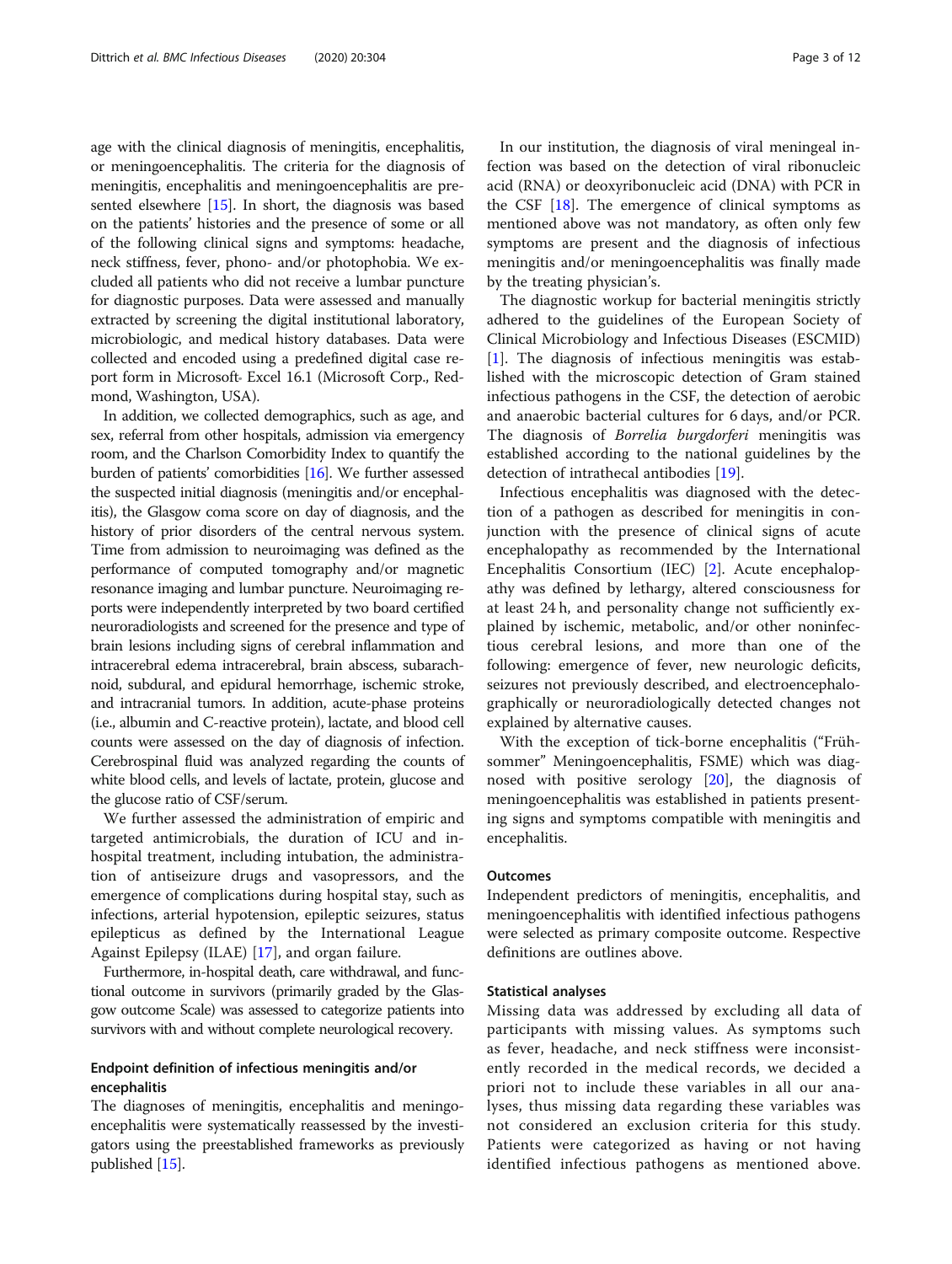Categorical clinical, laboratory, and radiologic characteristics of these groups were univariably compared using the Chi-square test or the Fisher's exact test. For the comparison of continuous variables the Shapiro-Wilk test was used to distinguish between normal and abnormal distributions. Variables with normal distributions were analyzed by the Student's  $t$  test, non-normally distributed by the Mann-Whitney U test. For multiple comparisons  $(n = 30$  including all comparisons of Table [1](#page-4-0) and the comparisons regarding blood cell counts and chemistry, neuroimaging, and CSF data), the Bonferroni approach was used to adjust for level for significance. The statistical analyses were designed to identify independent predictive factors with sufficient discriminatory power deriving from well-calibrated and cross-validated regression models. Uni- and multivariable multinomial logistic regression analysis were performed to identify variables with an independent association by including all variables differing significantly between the two groups and independent of variables identified as possible confounders in the univariable comparisons.

To identify variables independently (i.e., controlling for potential confounders) associated with the presence of infectious meningitis and/or encephalitis, stepwise logistic regression with forward and backward selection (with elimination at an  $\alpha$ -level of  $\langle 0.05 \rangle$  were applied. To select variables that were most predictive, we further performed lasso (least absolute shrinkage and selection operator) regression, a shrinkage method, shrinking coefficient estimates of predictors with little or no predictive value to zero (an odds ratio of 1) [\[21\]](#page-11-0).

To quantify discriminative power, the c statistic analogous the area under the receiver-operating curve (AUROC) was calculated. An AUROC between 0.7–0.8 as "good", 08–0.9 as "excellent", and > 0.9 as "outstanding" as defined elsewhere [[22\]](#page-11-0). Hosmer-Lemeshow and Pearson's  $\chi^2$  goodness-of-fit tests were applied to check the multivariable logistic regression models and assess calibration. Calibration was defined as "good" if the goodness of fit tests revealed insignificant p-values.

All analyses were performed with the statistical software STATA® 15.1 (Stata Corp., College Station, TX, USA).

## Results

Out of all 415 consecutive adult patients with meningitis and/or encephalitis, data were missing in 43 were excluded from further analyses (Fig. [1\)](#page-5-0). The remaining 372 patients had a median age of 54 years (interquartile range [IQR] 36–70) and a pathogen was identified in 42.7%. Alternative diagnoses in patients in whom no pathogen could be identified are compiled in Fig. [1](#page-5-0).

Demographics, initial principal diagnosis, infectious pathogens, and comorbidities are presented in Table [1](#page-4-0). The initial clinical presentation was most frequently interpreted as meningitis, followed by encephalitis, and meningoencephalitis. Median time from admission to neuroimaging was 2.8 h (IQR 1.1–17.3) in patients with and 3.4 h (IQR1.8–8.1) in patients without diagnosed infections. Median time from imaging to lumbar puncture was 2 h (IQR 1.1–6.5) in patients with infections and 3 h (IQR 1.4–14.4) in patients without. Most frequent infectious pathogens were Streptococcus pneumoniae, Varicella zoster, and Herpes simplex  $162$  $162$  (Table [1\)](#page-4-0). Table 2 presents the comparisons of blood cell counts and chemistry on day of diagnosis, neuroimaging, cerebrospinal fluid data, treatment characteristics, complications, and outcomes of patients with meningitis and/or encephalitis with and without identified infectious pathogens. Empiric antimicrobial treatment was started in 86.8% of all patients and in 95% of patients with identified infectious pathogens. 8/159 patients with identified pathogens (2 patients with bacterial and 6 with viral infections) did not receive empiric, but subsequent targeted antimicrobial medication. All received targeted but no empiric antimicrobial treatment. Median time from admission to empiric antimicrobial treatment was 3.7 h (IQR 1.4–7.8). After correction for multiple comparisons, the only predictors of infections were CSF data available before microbiologic workup. Multivariable logistic regression models for the prediction of infectious meningitis and/or encephalitis by CSF data are presented in Table [3](#page-8-0). While increased lactate concentrations, and decreased glucose ratio (CSF/serum) in the CSF were independently predictive for bacterial infection, elevated CSF mononuclear cells were the only consistent predictors of viral infections.

## Discrimination and calibration of non-microbiologic CSF data

Figure [2](#page-9-0) presents the receiver operating characteristic analyses for the prediction of infectious meningitis and/ or encephalitis by CSF parameters. While the AUROCs of these CSF predictors of infection (regardless of the infectious pathogens) were between 0.688 and 0.733, the AUROCs for the prediction of a bacterial infection were higher between 0.780 and 0.870. The lowest AUROCs were seen for the prediction of viral infections with the exception of an AUROCs of 0.780 of increased mononuclear cells.

For the presence of infections, decreasing glucose ratio was the only independent predictors with an AUROC 0.696 (95% CI 0.64–0.75). The AUROC of the two independent predictors of bacterial infections were 0.870 (95% CI 0.81–0.92) for elevated lactate concentrations, and 0.834 (95% CI 0.75–0.92) for decreased glucose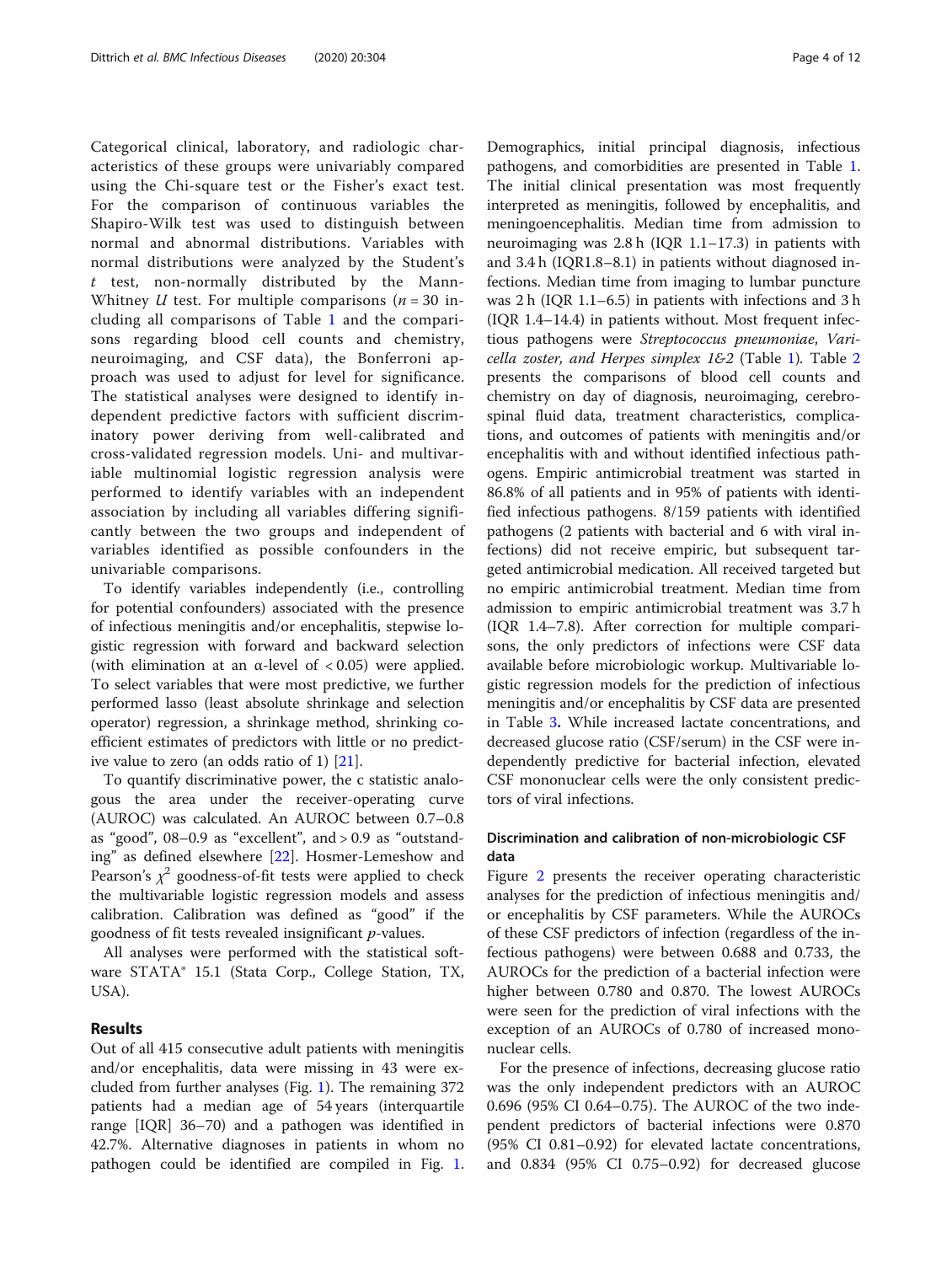<span id="page-4-0"></span>

| Table 1 Demographics, initial principal diagnosis, infectious pathogens, and comorbidities of patients with meningitis and/or |  |  |  |  |  |  |
|-------------------------------------------------------------------------------------------------------------------------------|--|--|--|--|--|--|
| encephalitis with and without identified infectious pathogens                                                                 |  |  |  |  |  |  |

| Demographics and admission characteristics                                                                                                                                                                             | Total<br>cohort | $(n = 372)$ | Patients<br>with | identified<br>pathogens<br>$(n = 159)$ | Patients<br>without<br>$(n = 213)$ | identified<br>pathogens | p-<br>value |
|------------------------------------------------------------------------------------------------------------------------------------------------------------------------------------------------------------------------|-----------------|-------------|------------------|----------------------------------------|------------------------------------|-------------------------|-------------|
| Age (years; median, IQR)                                                                                                                                                                                               | 54              | $36 - 71$   | 58               | $38 - 72$                              | 51                                 | $35 - 70$               | 0.217       |
| Male (n, %)                                                                                                                                                                                                            | 215             | 57.8        | 85               | 53.5                                   | 130                                | 61.0                    | 0.143       |
| Referral from other hospital (n, %)                                                                                                                                                                                    | 101             | 27.2        | 39               | 24.5                                   | 62                                 | 29.1                    | 0.326       |
| Admission via emergency room (n, %)                                                                                                                                                                                    |                 | 324 87.1    |                  | 139 87.4                               | 185                                | 86.8                    | 0.872       |
| Suspected meningitis and/or encephalitis as reason of admission (n, %)                                                                                                                                                 |                 | 262 70.4    |                  | 113 71.1                               | 149                                | 69.9                    | 0.815       |
| Glasgow coma score on day of diagnosis (median, IQR)                                                                                                                                                                   | 14              | $7 - 15$    | 13               | $4 - 15$                               | 14                                 | $11 - 15$ 0.004         |             |
| Initial clinical diagnosis                                                                                                                                                                                             |                 |             |                  |                                        |                                    |                         |             |
| Meningitis (n, %)                                                                                                                                                                                                      |                 | 170 45.7    | 81               | 50.9                                   | 89                                 | 41.8                    | 0.193       |
| Encephalitis (n, %)                                                                                                                                                                                                    | 136             | 36.6        | 51               | 32.1                                   | 85                                 | 39.9                    |             |
| Meningoencephalitis (n, %)                                                                                                                                                                                             | 66              | 17.7        | 27               | 17.0                                   | 39                                 | 18.3                    |             |
| Infectious pathogens                                                                                                                                                                                                   |                 |             |                  |                                        |                                    |                         |             |
| Bacterial (n, %)                                                                                                                                                                                                       | 71              | 19.1        | 71               | 44.6                                   |                                    |                         |             |
| Streptococcus pneumoniae (n, %)                                                                                                                                                                                        | 27              | 7.3         | 27               | 17.0                                   |                                    |                         |             |
| Borrelia burgdorferi (n, %)                                                                                                                                                                                            | 14              | 3.8         | 14               | 8.8                                    |                                    |                         |             |
| Neisseria meningitidis (n, %)                                                                                                                                                                                          | 5               | 1.3         | 5                | 3.1                                    |                                    |                         |             |
| Others (n, %) (Staphylococcus aureus, Streptococcus pyogenes, Streptococcus agalactiae,<br>Haemophilus influenzae, Mycobacterium tuberculosis, Enterobacter cloacae, Enterococcus faecalis,<br>Listeria monocytogenes) | 25              | 6.7         | 25               | 15.7                                   |                                    |                         |             |
| Viral (n, %)                                                                                                                                                                                                           | 85              | 22.8        | 85               | 53.5                                   |                                    |                         |             |
| Varicella zoster (n, %)                                                                                                                                                                                                | 25              | 6.7         | 25               | 15.7                                   |                                    |                         |             |
| Herpes simplex 1 & 2 (n, %)                                                                                                                                                                                            | 22              | 5.9         | 22               | 13.8                                   |                                    |                         |             |
| Enterovirus (n, %)                                                                                                                                                                                                     | 21              | 5.6         | 21               | 13.2                                   |                                    |                         |             |
| Others (n, %) (FSME-virus, Human herpesvirus 6, JC-virus)                                                                                                                                                              | 17              | 4.6         | 17               | 10.7                                   |                                    |                         |             |
| Protozoal (all Toxoplasma gondii; n, %)                                                                                                                                                                                | 3               | 0.8         | 3                | 1.9                                    |                                    |                         |             |
| <b>Comorbidities</b>                                                                                                                                                                                                   |                 |             |                  |                                        |                                    |                         |             |
| Charlson Comorbidity Index [16] (median, IQR)                                                                                                                                                                          | $\mathbf{0}$    | $0 - 2$     | 0                | $0 - 2$                                | 0                                  | $0 - 2$                 | 0.913       |
| Immunosuppression (n, %)                                                                                                                                                                                               | 111             | 29.8        | 58               | 36.5                                   | 53                                 | 24.9                    | 0.017       |
| History of drug abuse (n, %)                                                                                                                                                                                           | 27              | 7.3         | 11               | 6.9                                    | 16                                 | 7.5                     | 0.827       |
| History of prior CNS disorders (n, %)                                                                                                                                                                                  | 149             | -40.1       | 67               | 42.1                                   | 82                                 | 38.5                    | 0.478       |
| Epileptic disorder (n, %)                                                                                                                                                                                              | 65              | 17.5        | 29               | 18.2                                   | 36                                 | 16.9                    | 0.737       |
| Prior meningitis and/or encephalitis (n, %)                                                                                                                                                                            | 28              | 7.5         | 15               | 9.4                                    | 13                                 | 6.1                     | 0.228       |
| Prior autoimmune CNS disease (n, %)                                                                                                                                                                                    | 3               | 0.8         | 2                | 1.3                                    | $\mathbf{1}$                       | 0.5                     |             |
| Prior Dementia (n, %)                                                                                                                                                                                                  | 11              | 3.0         | 5                | 3.1                                    | 6                                  | 2.8                     |             |
| Prior leukoencephalopathy (n, %)                                                                                                                                                                                       | 46              | 12.4        | 22               | 13.8                                   | 24                                 | 11.3                    | 0.457       |
| Prior stroke (n, %)                                                                                                                                                                                                    | 23              | 6.2         | 4                | 2.5                                    | 19                                 | 8.9                     | 0.015       |
| Prior intracranial hemorrhage (n, %)                                                                                                                                                                                   | 13              | 3.5         | 7                | 4.4                                    | 6                                  | 2.8                     | 0.410       |
| Prior neurodegenerative disorder other than dementia (n, %)                                                                                                                                                            | 7               | 1.9         | 2                | 1.3                                    | 5                                  | 2.4                     |             |
| Prior brain tumor (n, %)                                                                                                                                                                                               | 8               | 2.2         | 7                | 4.4                                    | 1                                  | 0.5                     | 0.023       |

IQR interquartile range, CNS central nervous system, CSF cerebrospinal fluid, FSME "Frühsommer"-Meningoenzephalitis; **Bold p-values indicate significance set at** a p-value of < 0.002 after correction for multiple comparisons (Bonferroni)

All continuous variables were analyzed using the Mann-Whitney  $U$  test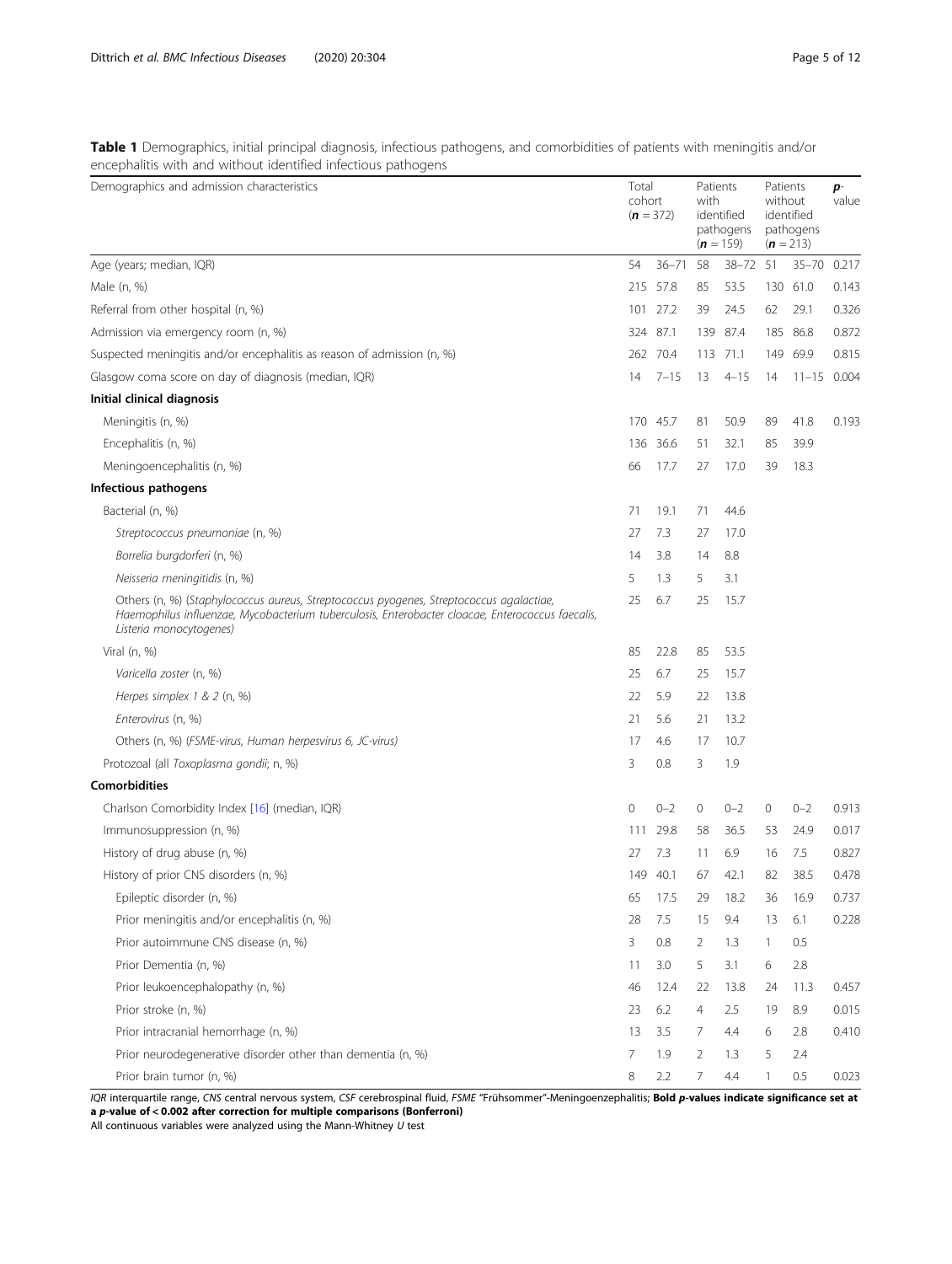ratio. Increased CSF lactate levels and decreased glucose ratio were well calibrated predictors as expressed by a non-significant goodness-of-fit test (Table [3](#page-8-0)). For viral infections, the only consistent predictors were elevated mononuclear cells with an AUROC of 0.623 (95% CI 0.55–0.69) and good calibration (Table [3\)](#page-8-0).

## **Discussion**

Our study identified decreased glucose ratio, as the only independent predictors of infections in adult patients with meningitis and/or encephalitis and further provides quality metrics such as values for discrimination and calibration among a large number of well-defined clinical, laboratory, and neuroradiologic characteristics. Elevated CSF lactate concentrations and decreased glucose ratio were the only independent and discriminative predictors of bacterial infections in patients with meningitis and/or encephalitis, while elevated mononuclear cells were the only predictors for viral infections. At first glance, the odds ratio of 1.34 for the

detection of bacteria by CSF lactate concentration seems small. However, it has to be taken into account that they are given for each increase in mmol/l.

While our results may be considered as common clinical knowledge, data adding to the surprisingly limited body of evidence in this context is scarce and urgently needed.

Demographics and clinical characteristics in our cohort are similar to those reported in several other studies regarding infectious meningitis and/or encephalitis including age  $[7, 9, 11]$  $[7, 9, 11]$  $[7, 9, 11]$  $[7, 9, 11]$  $[7, 9, 11]$  $[7, 9, 11]$ , level of consciousness  $[7, 8]$  $[7, 8]$  $[7, 8]$  $[7, 8]$ , proportion of immunosuppressed patients [[6](#page-10-0), [7\]](#page-10-0), identified infectious pathogens [[7,](#page-10-0) [8](#page-10-0), [11](#page-11-0)], epileptic complications  $[7, 8]$  $[7, 8]$  $[7, 8]$  $[7, 8]$  $[7, 8]$ , time to neuroimaging and lumbar puncture  $[8]$  $[8]$ , empiric antimicrobial treatment [[8,](#page-10-0) [23](#page-11-0)], length of hospital stay  $[11]$  $[11]$ , and outcome  $[8, 23]$  $[8, 23]$  $[8, 23]$  $[8, 23]$  – indicating that our cohort is comparable to other populations of adults in this context. The proportion of patients infected by the most frequently identified infectious pathogens are also in

<span id="page-5-0"></span>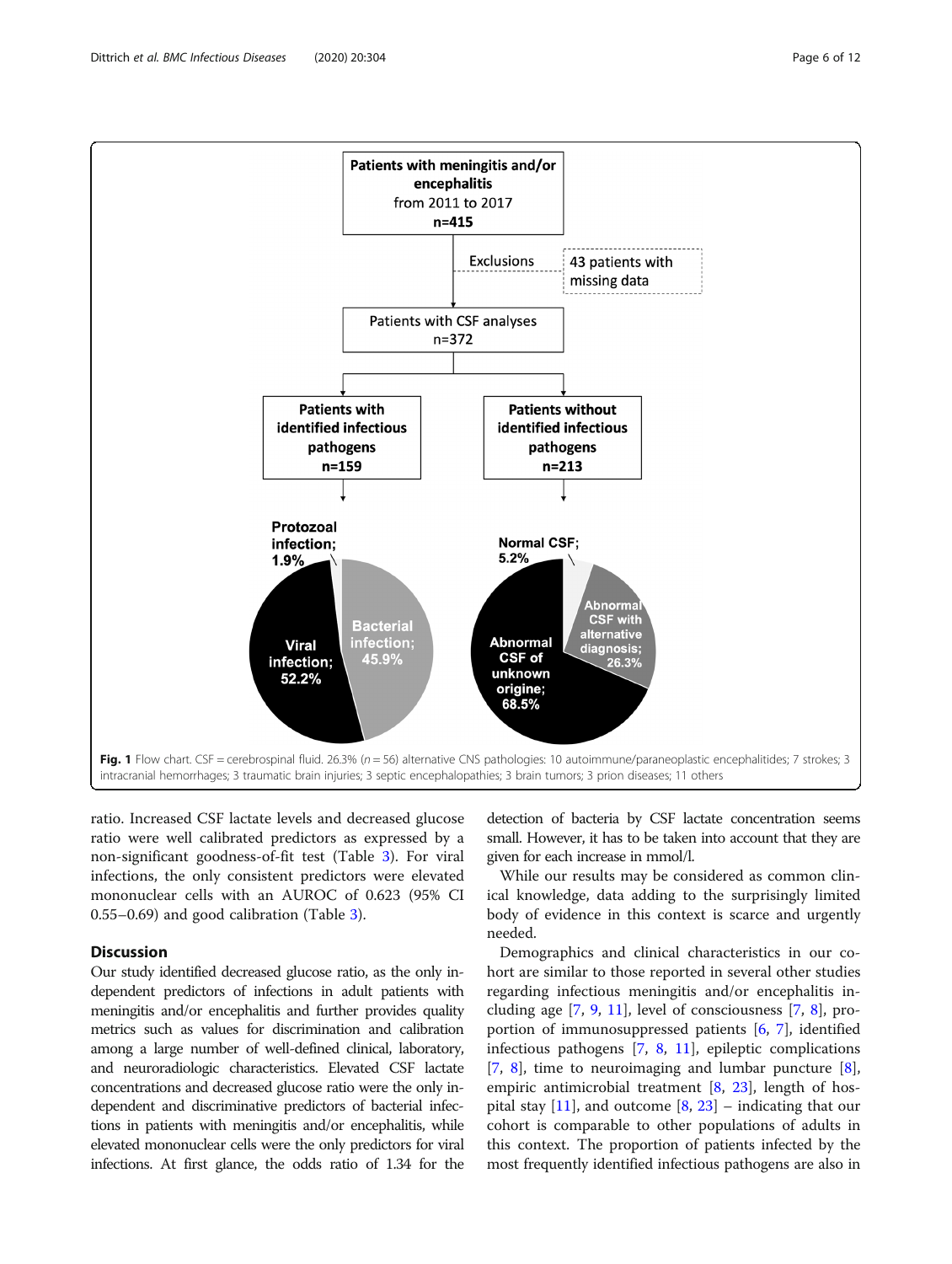<span id="page-6-0"></span>Table 2 Blood cell counts and chemistry on day of diagnosis, neuroimaging, cerebrospinal fluid data, treatment characteristics, complications, and outcomes of patients with meningitis and/or encephalitis with and without identified infectious pathogens

|                                                                                        | Total cohort<br>$(n = 372)$ |              | identified<br>$(n = 159)$ | Patients with<br>pathogens | Patients<br>without | identified<br>pathogens<br>$(n = 213)$ | $p$ -value       |
|----------------------------------------------------------------------------------------|-----------------------------|--------------|---------------------------|----------------------------|---------------------|----------------------------------------|------------------|
| Blood cell counts and chemistry on day of diagnosis                                    |                             |              |                           |                            |                     |                                        |                  |
| White blood cell count $(x 10^9/l)$ ; median, IQR)                                     | 8.4                         | $6.6 - 12.0$ | 9.1                       | $7.0 - 13.7$               | 8.2                 | $6.7 - 11.6$                           | 0.060            |
| C-reactive protein (mg/l; median, IQR)                                                 | 7.8                         | $1.7 - 48.3$ | 16.8                      | $3.5 - 97.5$               | 5.9                 | $1.3 - 34.2$                           | 0.002            |
| Albumin (g/l; median, IQR)                                                             | 34                          | $30 - 38$    | 33                        | $29 - 38$                  | 34                  | $30 - 38$                              | 0.245            |
| Lactate (mmol/l; median, IQR)                                                          | 1.2                         | $0.9 - 1.7$  | 1.3                       | $0.9 - 1.9$                | 1.2                 | $0.9 - 1.6$                            | 0.136            |
| Neuroimaging                                                                           |                             |              |                           |                            |                     |                                        |                  |
| Neuroimaging performed (n, %)                                                          | 335                         | 90.1         | 140                       | 88.1                       |                     | 195 91.6                               | 0.265            |
| Computed tomography performed (n, %)                                                   | 247                         | 66.4         | 112                       | 70.4                       |                     | 135 63.4                               | 0.154            |
| Magnetic resonance imaging performed (n, %)                                            | 237                         | 63.7         | 84                        | 52.8                       |                     | 153 71.8                               | $\,<\,$<br>0.001 |
| Brain lesions on neuroimaging in patients with imaging (n, % patients with<br>imaging) | 203                         | 4.6          | 92                        | 65.7                       | 111                 | 56.9                                   | 0.104            |
| Brain edema in patients with imaging (n, % patients with imaging)                      | 39                          | 10.5         | 19                        | 13.6                       | 20                  | 10.3                                   | 0.351            |
| Brain inflammation in patients with imaging (n, % patients with imaging)               | 68                          | 18.3         | 35                        | 25.0                       | 33                  | 16.9                                   | 0.070            |
| Cerebrospinal fluid data                                                               |                             |              |                           |                            |                     |                                        |                  |
| White blood cells $(x 106/I;$ median, IQR)                                             | 65                          | $10 - 261$   | 171                       | $43 - 575$                 | 33                  | $5 - 122$                              | $\,<$<br>0.001   |
| Polynuclear cells (x10 <sup>6</sup> /l; median, IQR)                                   | 5                           | $0.3 - 37.4$ | 16                        | $3 - 187$                  | $\mathbf{1}$        | $0 - 12$                               |                  |
| Mononuclear cells (×10 <sup>6</sup> /l; median, IQR)                                   | 39                          | $6 - 139$    | 81                        | $16 - 217$                 | 21                  | $4 - 90$                               |                  |
| Protein (mg/l; median, IQR)                                                            | 807                         | 497-1449     |                           | 1650 629-2470              |                     | 684 449-1111 <                         | 0.001            |
| Lactate (mmol/l; median, IQR)                                                          | 2.4                         | $1.8 - 3.5$  | 3                         | $2.1 - 7.5$                | 2.1                 | $1.6 - 2.8$                            | $\,<\,$<br>0.001 |
| Glucose (mmol/l; median, IQR)                                                          | 3.2                         | $2.6 - 3.8$  | 2.9                       | $1.9 - 3.5$                | 3.3                 | $2.9 - 3.9$                            | $\,<\,$<br>0.001 |
| Glucose ratio (CSF/serum; median, IQR)                                                 | 0.6                         | $0.5 - 0.6$  | 0.5                       | $0.4 - 0.6$                | 0.6                 | $0.5 - 0.7$                            | $\,<\,$<br>0.001 |
| <b>Treatment</b>                                                                       |                             |              |                           |                            |                     |                                        |                  |
| Hospital stay (days; median, IQR)                                                      | 11                          | $5 - 19$     | 14                        | $6 - 21$                   | 9                   | $4 - 17$                               | 0.015            |
| Treatment on ICUs (n, %)                                                               | 141                         | 37.9         | 69                        | 43.4                       | 72                  | 33.8                                   | 0.059            |
| ICU stay of patients in ICUs (days; median, IQR)                                       | 3                           | $2 - 7$      | $\overline{4}$            | $2 - 7$                    | 3                   | $2 - 7$                                | 0.208            |
| Mechanical ventilation (n, %)                                                          | 43                          | 11.6         | 29                        | 18.2                       | 14                  | 6.6                                    | $\,<\,$<br>0.001 |
| Empiric antimicrobial treatment (n, %)                                                 | 323                         | 86.8         | 151                       | 95.0                       | 172                 | 80.8                                   | $\,<\,$<br>0.001 |
| Antiseizure drugs (n, %)                                                               | 121                         | 32.5         | 51                        | 32.1                       | 70                  | 32.9                                   | 0.872            |
| Vasopressors (n, %)                                                                    | 4411.8                      |              | 28                        | 17.6                       | 16                  | 7.5                                    | 0.003            |
| <b>Complications</b>                                                                   |                             |              |                           |                            |                     |                                        |                  |
| Arterial hypotension (n, %)                                                            | 44                          | 11.8         | 28                        | 17.6                       | 16                  | 7.5                                    | 0.003            |
| Epileptic seizures (n, %)                                                              | 25                          | 6.7          | 14                        | 8.8                        | 11                  | 5.2                                    | 0.165            |
| Status epilepticus (n, %)                                                              | 20                          | 5.4          | 7                         | 4.4                        | 13                  | 6.1                                    | 0.643            |
| Aspiration pneumonia (n, %)                                                            | 13                          | 3.5          | 6                         | 3.8                        | 7                   | 3.3                                    | 0.785            |
| Brain herniation (n, %)                                                                | 6                           | 1.6          | 4                         | 2.5                        | $\overline{2}$      | 0.9                                    | 0.408            |
| In-hospital outcomes                                                                   |                             |              |                           |                            |                     |                                        |                  |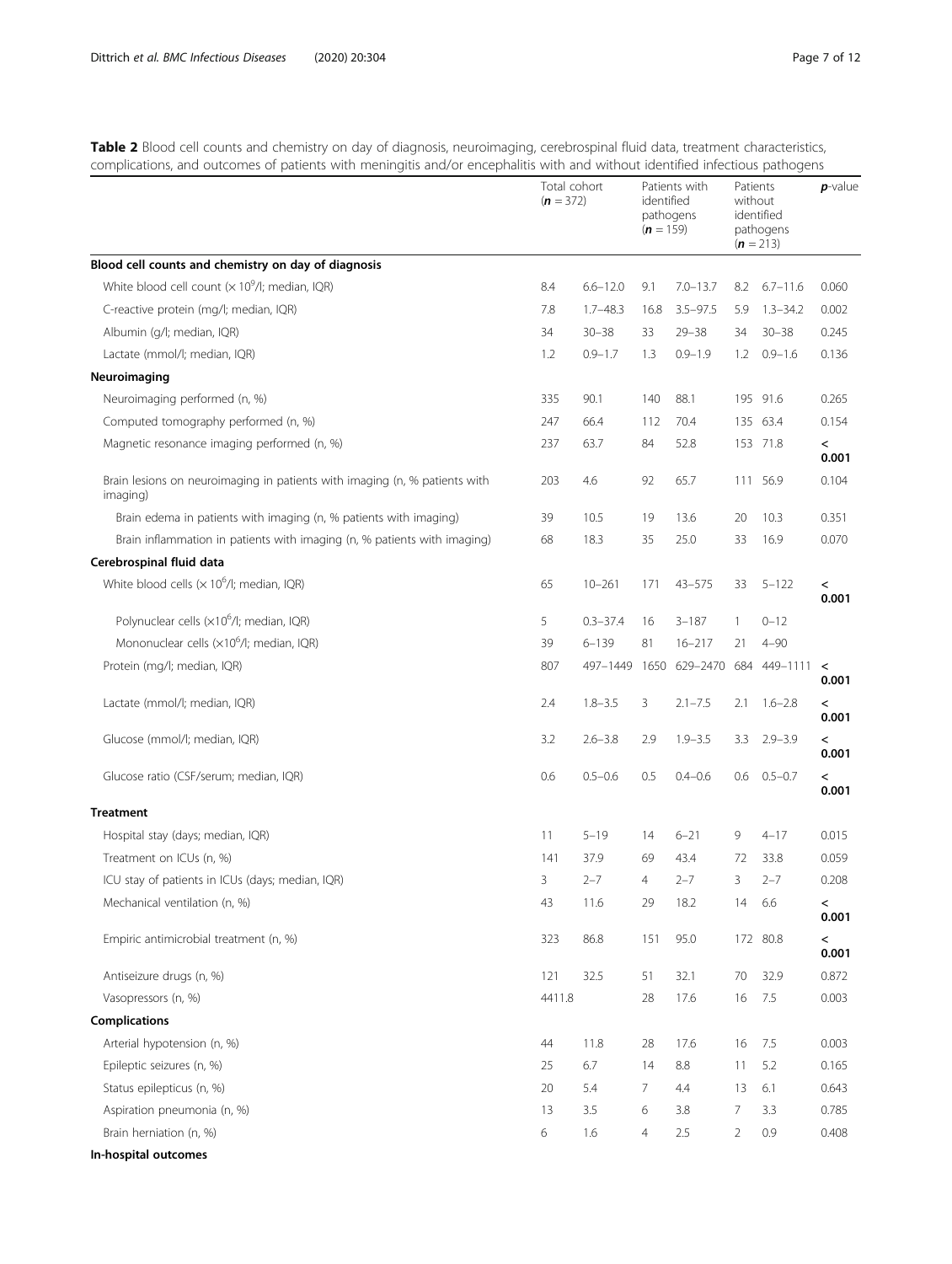Table 2 Blood cell counts and chemistry on day of diagnosis, neuroimaging, cerebrospinal fluid data, treatment characteristics, complications, and outcomes of patients with meningitis and/or encephalitis with and without identified infectious pathogens (Continued)

|                                     | $(n = 372)$ | Total cohort | Patients with<br>identified<br>pathogens<br>$(n = 159)$ |      | Patients<br>without<br>identified<br>pathogens<br>$(n = 213)$ |          | $p$ -value |  |
|-------------------------------------|-------------|--------------|---------------------------------------------------------|------|---------------------------------------------------------------|----------|------------|--|
| Death (n, %)                        | 11          | 3.0          | 3                                                       | 1.9  | 8                                                             | 3.8      | 0.365      |  |
| Care withdrawal (n, %)              |             | 1.9          | 3                                                       | 1.9  | $\overline{4}$                                                | 1.9      | 1.000      |  |
| Return to premorbid baseline (n, %) | 236         | 63.4         | 102                                                     | 64.2 |                                                               | 134 62.9 | 0.806      |  |

IQR interquartile range, ICU intensive care unit; Bold p-values indicate significance set at a p-value of < 0.002 after correction for multiple

All continuous variables were analyzed using the Mann-Whitney  $U$  test

line with several earlier studies, mainly reporting Streptococcus pneumoniae, Varicella zoster, and Herpes simplex  $162$  as most frequent infectious pathogens [[7](#page-10-0), [8,](#page-10-0) [11\]](#page-11-0). Although time to neuroimaging, lumbar puncture and start of empiric antimicrobial treatment was comparable to other recent studies, it is still unacceptably long, as increasing time from admission to administration of antimicrobial treatment is associated with increased mortality [[24](#page-11-0)] and it seems likely that with delay of diagnostic workup, time to treatment may increase. Interestingly, autoimmune and paraneoplastic encephalitides represented the most frequent alternative non-infectious etiology of meningitis and/or encephalitis.

Uni- and multivariable analyses revealed that CSF data were the only independent and discriminative predictors of the presence of an infection in this setting. These findings add credence to the limited body of evidence demonstrating that data from early CSF analyses prior to microbiologic workup in a cohort of adult patients with meningitis and/or encephalitis provide important diagnostic information. Increased lactate concentrations, and decreased glucose ratio (CSF/serum) in the CSF were identified as independent predictors of bacterial infection with good discrimination. Regarding viral infections increased CSF mononuclear cells were the only consistent predictors, however, without showing good discrimination between presence and absence of these infections. Among all discriminative CSF parameters, the only predictors with both good discrimination and calibration were elevated lactate concentrations and decreased glucose ratio for the prediction of bacterial infection.

This finding is in line with few early studies describing CSF lactate levels being the most discriminative parameter to differentiate between aseptic and bacterial or viral meningitis [[7,](#page-10-0) [10](#page-11-0)–[13\]](#page-11-0). However, the fact that non-culture based diagnostic tests, such as serology and PCR, were not as readily available, resulting in potentially missed diagnoses of bacterial meningitis. In addition, analyses regarding quality metrics of the reliability of independent predictors such as discrimination and calibration were lacking in all

studies. While reliable discrimination represents the ability of a test to diagnose patients with and without a specific disease, precise calibration portends that a calculated score forecasting a probability of an event in a group of patients turns out to be identical to the actual events emerging in that group.

In contrast to the prediction of bacterial infection, both glucose ratio as the independent predictor of infection overall and increased CSF mononuclear cells as predictors of viral infections showed good calibration, but insufficient discrimination.

It is worrisome that the discrimination of CSF data regarding the presence of infection regardless of the type of pathogen (i.e., bacterial or viral) and of isolated viral infection was insufficient and that no other clinical, nonmicrobiologic laboratory, and neuroradiologic parameters showed independent and discriminative prediction of infections.

## Limitations

The single-center observational design limits the generalizability of this study. However, the demographics and clinical characteristics of our study population are similar to those reported in other studies on infectious meningitis and/or encephalitis indicating that our cohort is representative and comparable to other cohorts of adults with meningitis and/or encephalitis. Unfortunately, analyses regarding clinical symptoms, such as fever, headache, and neck stiffness were not possible because of missing or inconclusive data. However, as it is well known that the reliability of these symptoms regarding the presence of infectious meningitis and/or encephalitis is low, it is unlikely that this shortcoming has affected our results. In addition, the sensitivity and specificity of the microbiological methods to confirm an infection (i.e., identify a pathogen) may have changed over the study period and affected our results. As testing methodologies for detection of viral and bacterial pathogens changed over the study period, potentially influencing our findings. However, as culture methodologies for detection of bacteria were

comparisons (Bonferroni)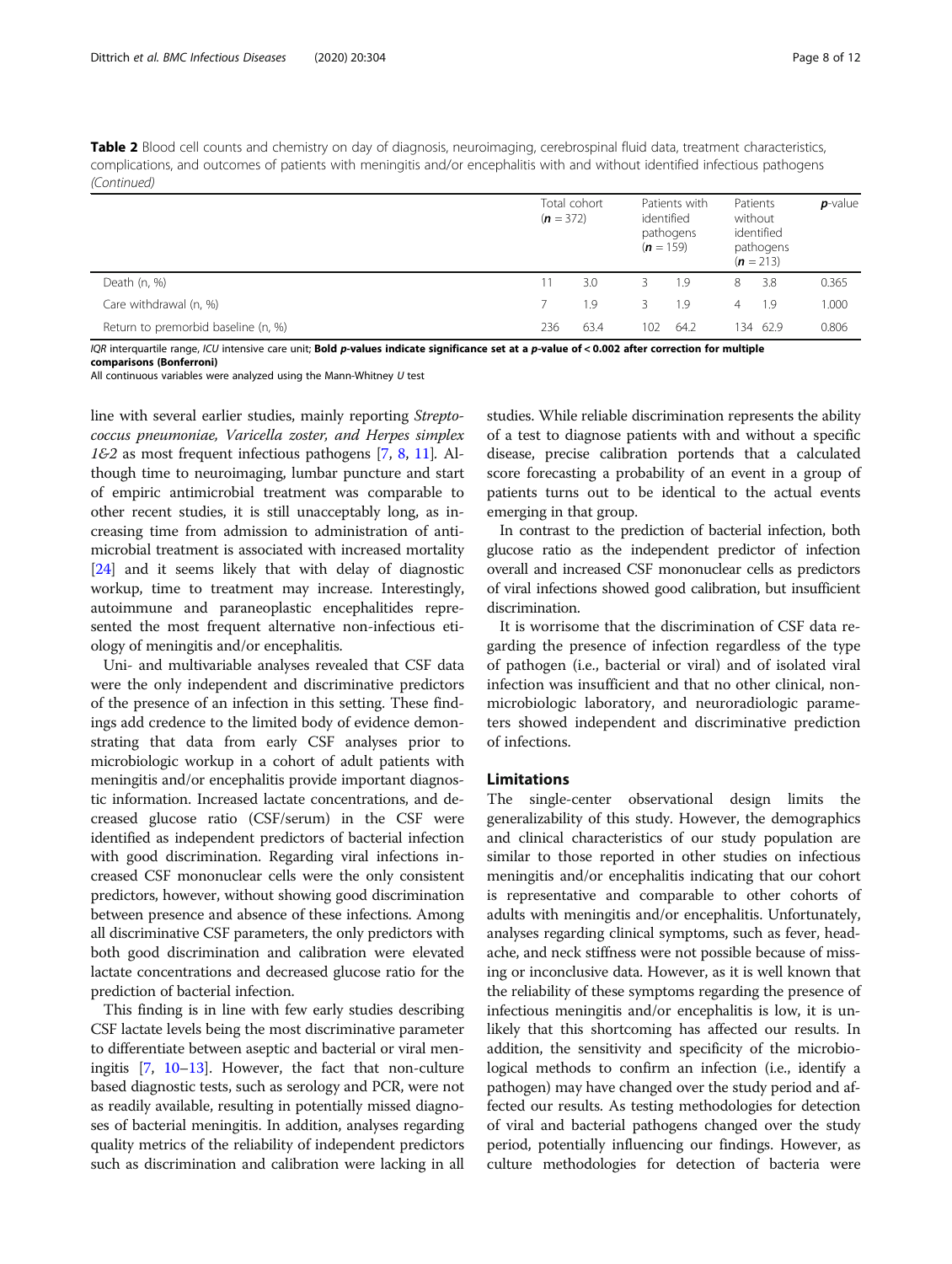<span id="page-8-0"></span>Table 3 Uni- and multivariable logistic regression models for the prediction meningitis and/or encephalitis with identified infectious pathogens by CSF parameters (excluding protozoal infections)

| Logistic regression                       |             |               |            |           |               |            |       |                 |           |            |  |
|-------------------------------------------|-------------|---------------|------------|-----------|---------------|------------|-------|-----------------|-----------|------------|--|
|                                           | Univariable |               |            |           | Multivariable |            |       | Hosmer-Lemeshow | Pearson's |            |  |
|                                           | OR          | 95% CI        | $p$ -value | <b>OR</b> | 95% CI        | $p$ -value | $X^2$ | $p$ -value      | $X^2$     | $p$ -value |  |
| CSF parameters for infection              |             |               |            |           |               |            |       |                 |           |            |  |
| White blood cells (per10 <sup>o</sup> /l) | 1.00        | $0.99 - 1.00$ | 0.283      | 1.00      | $0.99 - 1.00$ | 0.141      | 13.50 | 0.096           | 305.7     | 0.321      |  |
| Protein (per mg/l)                        | 1.01        | $1.00 - 1.01$ | < 0.001    | 0.99      | $0.99 - 1.00$ | 0.852      |       |                 |           |            |  |
| Lactate (per 0.1 mmol/l)                  | 1.29        | 1.18-1.42     | < 0.001    | 1.11      | $0.93 - 1.34$ | 0.254      |       |                 |           |            |  |
| Glucose ratio (per 0.1 unit)              | 0.01        | $0.01 - 0.06$ | < 0.001    | 0.05      | $0.01 - 0.37$ | 0.003      |       |                 |           |            |  |

|                                                |           | Univariable   |            |           | Multivariable |            |
|------------------------------------------------|-----------|---------------|------------|-----------|---------------|------------|
|                                                | <b>RR</b> | 95% CI        | $p$ -value | <b>RR</b> | 95% CI        | $p$ -value |
| CSF parameters for bacterial infection         |           |               |            |           |               |            |
| White blood cells (per10 <sup>6</sup> /l)      | 1.00      | $1.00 - 1.01$ | 0.039      | 0.58      | $0.18 - 1.89$ | 0.368      |
| Polynuclear cells (per 10 <sup>o</sup> /l)     | 1.01      | $1.00 - 1.01$ | < 0.001    | 1.72      | $0.53 - 5.60$ | 0.368      |
| Mononuclear cells (per 10°/l)                  | 1.01      | $1.00 - 1.01$ | < 0.001    | 1.72      | $0.53 - 5.61$ | 0.367      |
| Protein (per mg/l)                             | 1.01      | $1.00 - 1.01$ | < 0.001    | 1.00      | $0.99 - 1.00$ | 0.982      |
| Lactate (per 0.1 mmol/l)                       | 1.55      | $1.38 - 1.75$ | < 0.001    | 1.34      | $1.04 - 1.71$ | 0.021      |
| Glucose ratio (per 0.1 unit)                   | 0.01      | $0.00 - 0.01$ | < 0.001    | 0.01      | $0.00 - 0.17$ | 0.003      |
| CSF parameters for viral infection             |           |               |            |           |               |            |
| White blood cell count (per10 <sup>6</sup> /l) | 1.00      | $0.99 - 1.00$ | 0.103      | 0.62      | $0.30 - 1.29$ | 0.203      |
| Polynuclear cells (per 10 <sup>6</sup> /l)     | 0.99      | $0.99 - 1.00$ | 0.208      | 1.61      | $0.77 - 3.33$ | 0.204      |
| Mononuclear cells (per 10°/l)                  | 1.01      | $1.00 - 1.01$ | < 0.001    | 1.62      | $0.78 - 3.36$ | 0.198      |
| Protein (per mg/l)                             | 1.00      | $0.99 - 1.00$ | 0.634      | 1.00      | $1.00 - 1.00$ | 0.925      |
| Lactate (per 0.1 mmol/l)                       | 1.02      | $0.87 - 1.18$ | 0.830      | 1.00      | $0.76 - 1.30$ | 0.997      |
| Glucose ratio (per 0.1 unit)                   | 0.09      | $0.01 - 0.60$ | 0.012      | 0.10      | $0.10 - 1.02$ | 0.052      |

## Multinomial logistic regression

|                                                |           | Forward selection |            |           | Backward selection<br>Hosmer-Lemeshow |            | Pearson's |            |       |            |
|------------------------------------------------|-----------|-------------------|------------|-----------|---------------------------------------|------------|-----------|------------|-------|------------|
|                                                | <b>RR</b> | 95% CI            | $p$ -value | <b>RR</b> | 95% CI                                | $p$ -value | $X^2$     | $p$ -value | $X^2$ | $p$ -value |
| CSF parameters for bacterial infection         |           |                   |            |           |                                       |            |           |            |       |            |
| White blood cells (per10 <sup>6</sup> /l)      |           | <b>NS</b>         |            |           | <b>NS</b>                             |            |           |            |       |            |
| Polynuclear cells (per 10 <sup>6</sup> /l)     |           | <b>NS</b>         |            |           | <b>NS</b>                             |            |           |            |       |            |
| Mononuclear cells (per 10 <sup>6</sup> /l)     |           | <b>NS</b>         |            |           | NS.                                   |            |           |            |       |            |
| Protein (per mg/l)                             |           | <b>NS</b>         |            |           | <b>NS</b>                             |            |           |            |       |            |
| Lactate (per 0.1 mmol/l)                       | 1.35      | $1.12 - 1.64$     | 0.002      | 1.35      | $1.12 - 1.64$                         | 0.001      | 6.58      | 0.583      | 135.8 | 0.14       |
| Glucose ratio (per 0.1 unit)                   | 0.01      | $0.00 - 0.23$     | 0.004      | 0.10      | $0.00 - 0.23$                         | 0.004      |           |            |       |            |
| CSF parameters for viral infection             |           |                   |            |           |                                       |            |           |            |       |            |
| White blood cell count (per10 <sup>6</sup> /l) |           | <b>NS</b>         |            |           | NS.                                   |            |           |            |       |            |
| Polynuclear cells (per 10 <sup>6</sup> /l)     |           | <b>NS</b>         |            |           | <b>NS</b>                             |            |           |            |       |            |
| Mononuclear cells (per 10 <sup>6</sup> /l)     | 1.01      | $1.00 - 1.01$     | < 0.001    | 1.01      | $1.00 - 1.01$                         | < 0.001    | 9.46      | 0.305      | 194.1 | 0.39       |
| Protein (per mg/l)                             |           | <b>NS</b>         |            |           | NS.                                   |            |           |            |       |            |
| Lactate (per 0.1 mmol/l)                       |           | <b>NS</b>         |            |           | NS.                                   |            |           |            |       |            |
| Glucose ratio (per 0.1 unit)                   |           | <b>NS</b>         |            |           | <b>NS</b>                             |            |           |            |       |            |

CSF cerebrospinal fluid, OR odds ratio, CI confidence interval, NS not selected Bold p-values indicate significance set at < 0.05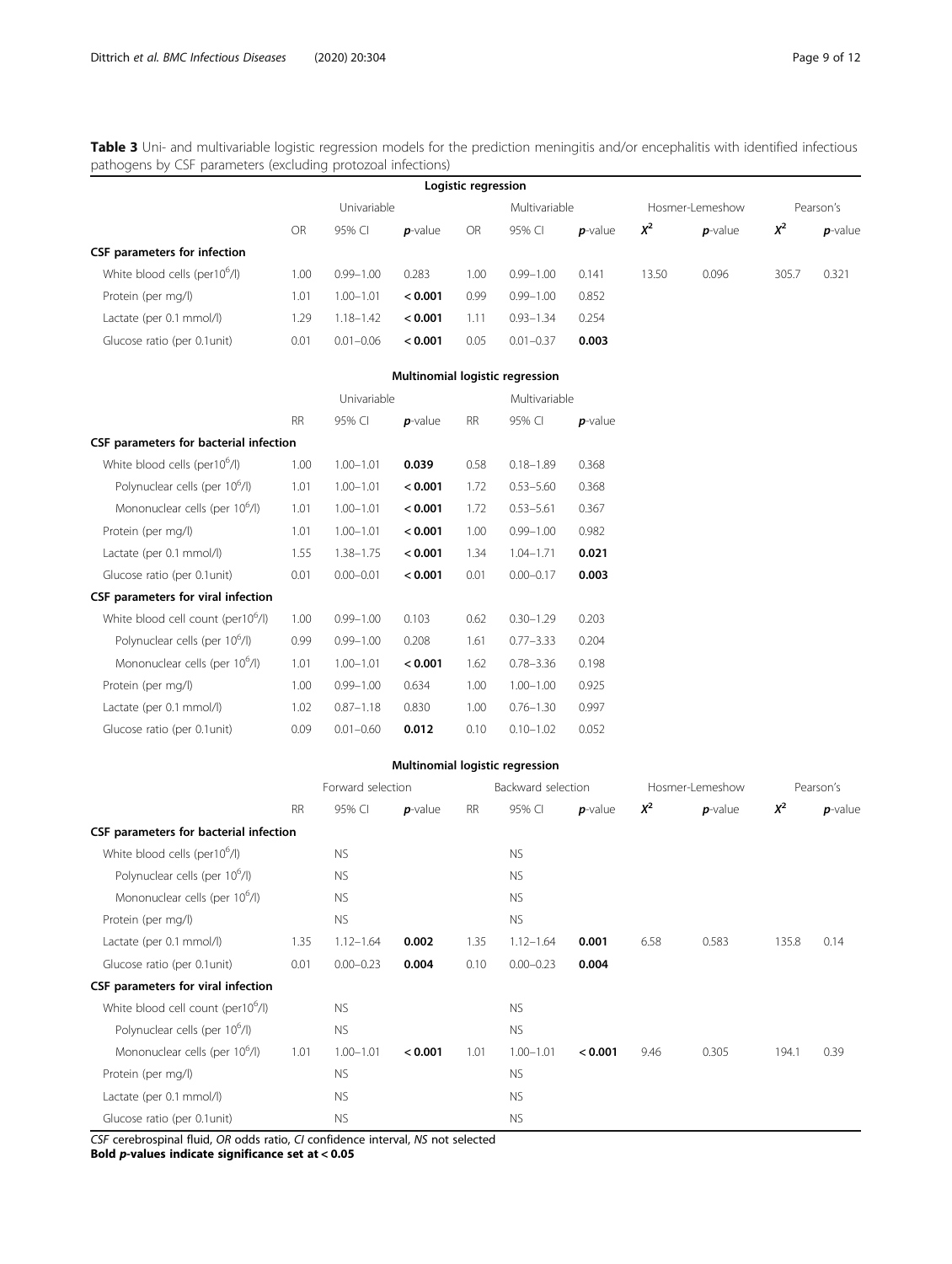<span id="page-9-0"></span>

constant over time and the detection of viruses was based on PCR diagnostics over time, I significant bias seems unlikely. Given that the case definitions and expert consensuses have been revised during the study period, there is a risk of information bias. However, our study aimed to investigate the use of clinical, CSF, and neuroradiologic assessments in patients in whom the clinician decided to perform lumbar puncture in the setting of clinically suspected infection of the central nervous system. Hence, as clinicians suspect central nervous system infection in the clinical context and not as a result of decisions of experts (i.e., it seems very likely that a clinician in 2011 has suspected central nervous system infection based on the clinical context the same way as a clinician in 2017), the risk of information bias does not seem relevant.

As all 43 patients did not have a lumbar puncture, a potential selection bias cannot be excluded. However, as 32 (74%) of the 43 excluded patients did not have a lumbar puncture due to contraindications, such as anticoagulation, intracerebral masses, intracerebral edema, and others, further analyses regarding the question whether CSF analyses are generalizable to such patients with contraindications of lumbar puncture are obsolete, as these patients will never receive any CSF analyses in this context. Hence a potential selection bias can be ignored from a clinical standpoint.

## Conclusions

Our study reveals that CSF data available prior to microbiologic workup and confirmation of infection may guide clinicians when infection is suspected while other laboratory and neuroradiologic characteristics seem less useful. While elevated CSF lactate concentration and decreased glucose ratios are the only independent and discriminative predictors of bacterial infections among clinical, radiologic, and laboratory parameters in patients with meningitis and/or encephalitis, only elevated mononuclear cells predicted viral infections. While our results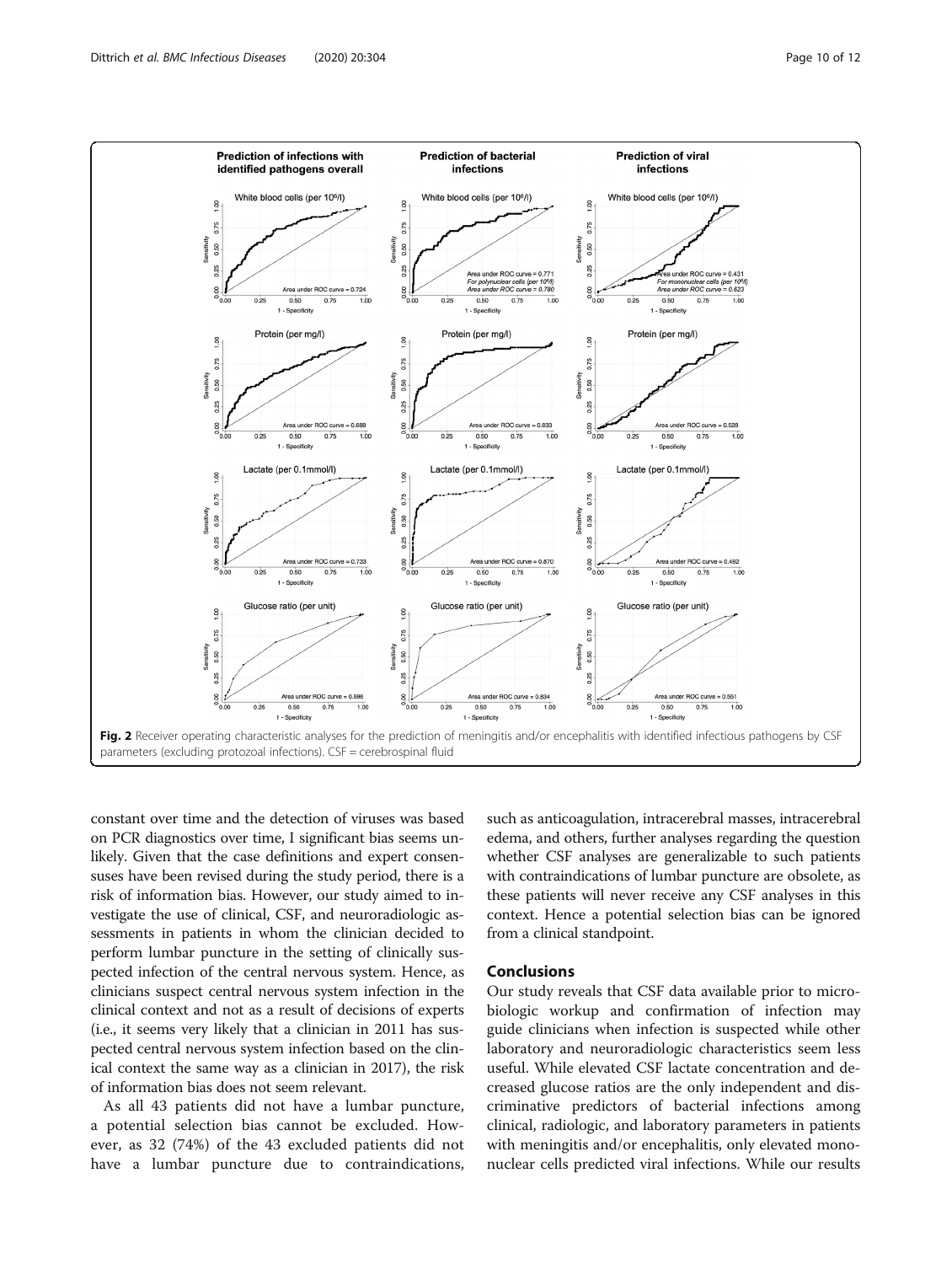<span id="page-10-0"></span>may be considered as common clinical knowledge, data adding to the surprisingly limited body of evidence in this context is scarce and urgently needed. Further external validation of the predictors identified is the step prior to the generation of prediction scores aiming to assist the clinician in daily decision making.

The lack of predictors of infection in adult patients with meningitis and/or encephalitis indicates that clinicians are urged to withhold decision regarding the termination of empiric antimicrobial treatment prior to the microbiologic workup in patients without increased CSF lactate levels.

#### Abbreviations

AUROC: Area Under the Receiver-Operating Curve; CSF: Cerebrospinal Fluid; DNA: Deoxyribonucleic Acid; ESCMID: Clinical Microbiology and Infectious Diseases; ESGIB: European Study Group for Infections of the Brain; FSME: "Frühsommer" Meningoencephalitis; HIV: Human Immunodeficiency Virus; IEC: Consensus Statement of the International Encephalitis Consortium; IQR: Interquartile Range; ILAE: International League Against Epilepsy; NCS: Neurocritical Care Society; PCR: Polymerase Chain Reaction; RNA: Ribonucleic Acid; STROBE: Strengthening The Reporting of Observational Studies in Epidemiology

#### Acknowledgements

Not applicable.

#### Authors' contributions

TD planned the work, acquired the data, and wrote parts of the manuscript. SM, AE, SR, and GMDM interpreted the data, revised the manuscript and substantially contributed to the inaugural draft. ST-S analyzed and interpreted the data, and wrote parts of the manuscript, RS planned the work, analyzed, and interpreted the data, and wrote the manuscript. The author(s) read and approved the final manuscript.

#### Funding

The funder (University Hospital Basel) had no role in the design of the study; in the collection, analyses, or interpretation of data; in the writing of the manuscript, or in the decision to publish the results. This study was performed and designed without the input or support of any pharmaceutical company, or other commercial interest.

#### Availability of data and materials

The datasets used and/or analyzed during the current study are available from the corresponding author on reasonable request.

#### Ethics approval and consent to participate

As the retrospective data collection did not interfere with routine clinical practice and data were safely encoded, the local ethics committee (Ethikkommission Norwest- und Zentralschweiz; No. 2016–01244) approved the study in compliance with the ethical standards laid down in the 1964 Declaration of Helsinki and its later amendments, and patients' consent was waived. The data were anonymized before their use. As all researchers involved in the data collection and analyses were medical employees of the hospital, no additional administrative permissions and/or licenses were acquired by our team to access the data used in our research and no further permission from the hospital was required to access the medical records of patients.

We confirm that we have read the Journal's position on issues involved in ethical publication and affirm that this report is consistent with those guidelines.

#### Consent for publication

Not applicable.

#### Competing interests

None of the authors report conflicts of interests relevant to this study. Tolga Dittrich received a personal grant from the Scientific Society Basel. Stephan Marsch reports no disclosures.

Adrian Egli reports no disclosures.

Stephan Rüegg received unconditional research grants from UCB and CSL Behring. He received honoraria from serving on the scientific advisory boards of Desitin, Eisai, GlaxoSmithKline, Pfizer and UCB, travel grants from Desitin, speaker fees from UCB and Novartis, compensations from serving as a consultant for Novartis, Sandoz and UCB. He is co-PI of the Swiss National Found Grant #320030\_169379 / 1. He serves as president on the board of the Swiss League against Epilepsy and is on the editorial board of EPILETO-LOGIE and the SWISS EEG BULLETIN. He does not hold any stocks of any pharmaceutical companies or manufacturers of medical devices. Gian Marco De Marchis was or is supported by the Swiss National Science Foundation; Science Funds [Wissenschaftsfonds] of the University Hospital Basel and University of Basel; Bangerter-Rhyner-Stiftung; Swisslife Jubiläumsstiftung for Medical Research; Swiss Neurological Society; Fondazione Dr. Ettore Balli; De Quervain research grant; Thermo Fisher GmbH. He received travel and advisory board honoraria by Bayer and speaker honoraria by Medtronic and BMS/Pfizer.

Sarah Tschudin-Sutter is a member of the Astellas and MSD Advisory Boards for C. difficile, of the Pfizer Antiinfectives Advisory Board for and reports grants from the Swiss National Science Foundation NRP72 (407240\_167060), the Bangerter-Rhyner Stiftung, the Fonds zur Förderung von Lehre und Forschung der Freiwilligen Akademischen Gesellschaft Basel, and the Jubiläumsstiftung from Swiss Life. Raoul Sutter received research grants from the Swiss National Foundation (No 320030\_169379), the Research Fund of the University Basel, the Scientific Society Basel, and the Bangerter-Rhyner Foundation. He received personal grants from UCB-pharma and holds stocks from Novartis, Roche and Johnson & Johnson.

#### Author details

<sup>1</sup> Clinic for Intensive Care Medicine, University Hospital Basel, Basel, Switzerland. <sup>2</sup> Medical faculty of the University of Basel, Basel, Switzerland.<br><sup>3</sup> Division of Clinical Microbiology, University Hospital Basel, Basel, Switzer <sup>3</sup> Division of Clinical Microbiology, University Hospital Basel, Basel, Switzerland. 4 Applied Microbiology Research, Department of Biomedicine, University of Basel, Basel, Switzerland. <sup>5</sup>Clinic for Intensive Care Medicine and Department of Neurology, University Hospital Basel, Basel, Switzerland. <sup>6</sup>Division of Infection Diseases and Hospital Epidemiology, University Hospital Basel, Basel, Switzerland.

## Received: 15 November 2019 Accepted: 8 April 2020 Published online: 23 April 2020

#### References

- van de Beek D, Cabellos C, Dzupova O, Esposito S, Klein M, Kloek AT, Leib SL, Mourvillier B, Ostergaard C, Pagliano P, et al. ESCMID guideline: diagnosis and treatment of acute bacterial meningitis. Clin Microbiol Infect. 2016; 22(Suppl 3):S37–62.
- 2. Venkatesan A, Tunkel AR, Bloch KC, Lauring AS, Sejvar J, Bitnun A, Stahl JP, Mailles A, Drebot M, Rupprecht CE, et al. Case definitions, diagnostic algorithms, and priorities in encephalitis: consensus statement of the international encephalitis consortium. Clin Infect Dis. 2013;57(8):1114–28.
- 3. Gaieski DF, O'Brien NF, Hernandez R. Emergency neurologic life support: meningitis and encephalitis. Neurocrit Care. 2017;27(Suppl 1):124–33.
- 4. Tunkel AR, Hartman BJ, Kaplan SL, Kaufman BA, Roos KL, Scheld WM, Whitley RJ. Practice guidelines for the management of bacterial meningitis. Clin Infect Dis. 2004;39(9):1267–84.
- 5. Zanella MC, Lenggenhager L, Schrenzel J, Cordey S, Kaiser L. Highthroughput sequencing for the aetiologic identification of viral encephalitis, meningoencephalitis and meningitis. A narrative review and clinical appraisal. Clin Microbiol Infect. 2019;25(4):422–30.
- 6. Chang D, Okulicz JF, Nielsen LE, White BK. A tertiary care Center's experience with novel molecular meningitis/encephalitis diagnostics and implementation with antimicrobial stewardship. Mil Med. 2018;183(1–2):e24–7.
- 7. Buch K, Bodilsen J, Knudsen A, Larsen L, Helweg-Larsen J, Storgaard M, Brandt C, Wiese L, Ostergaard C, Nielsen H, et al. Cerebrospinal fluid lactate as a marker to differentiate between community-acquired acute bacterial meningitis and aseptic meningitis/encephalitis in adults: a Danish prospective observational cohort study. Infect Dis (Lond). 2018;50(7):514–21.
- 8. Bodilsen J, Storgaard M, Larsen L, Wiese L, Helweg-Larsen J, Lebech AM, Brandt C, Ostergaard C, Nielsen H. group Ds: Infectious meningitis and encephalitis in adults in Denmark: a prospective nationwide observational cohort study (DASGIB). Clin Microbiol Infect. 2018;24(10):1102 e1101–5.